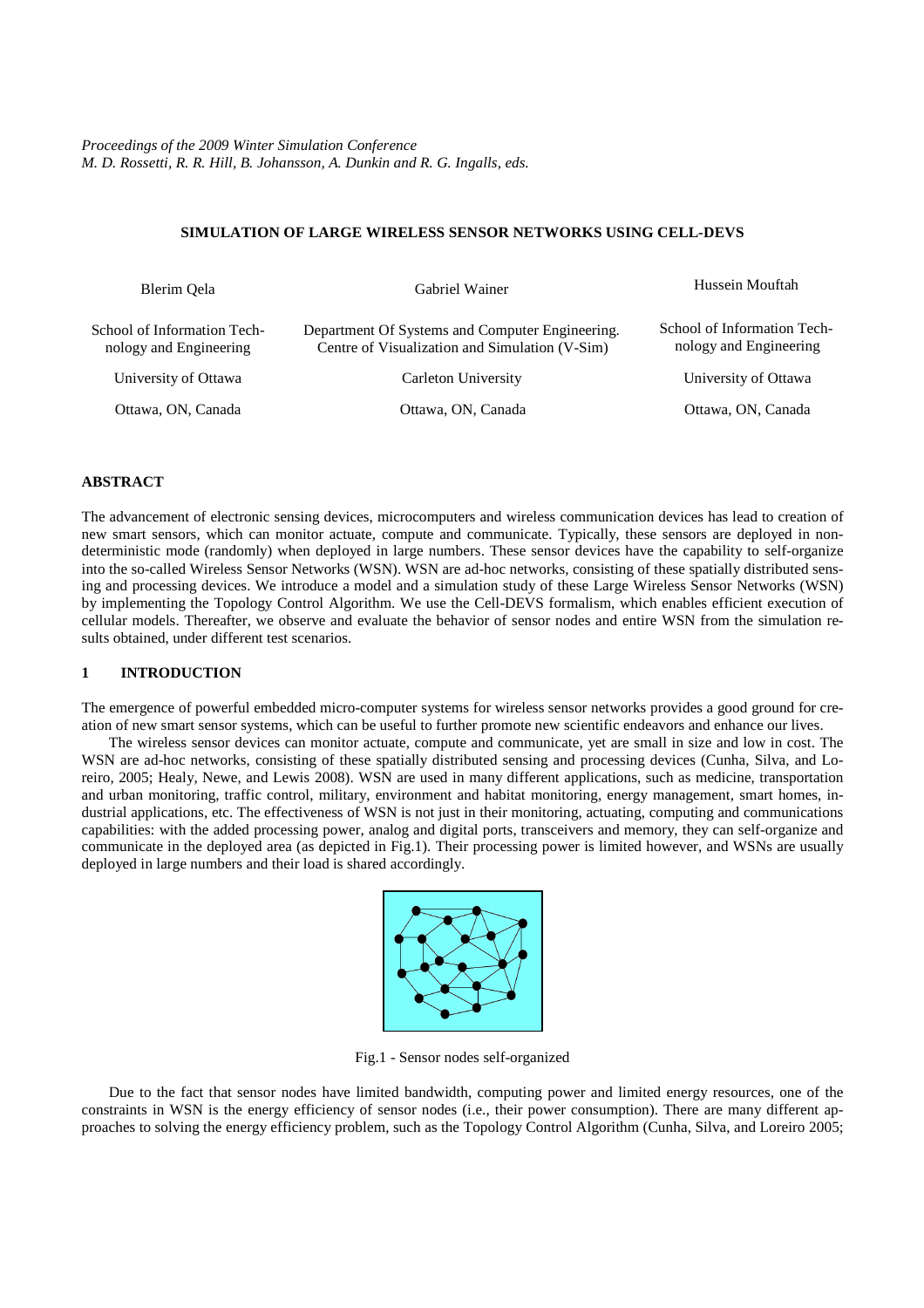Shen, and Guo 2007; Ye et al. 2002). The objective of this algorithm is related to the efficiency of WSN network, and it focused on how to increase its lifetime. The rationale of the network topology control algorithm is to reduce the number of redundant sensor nodes monitoring a particular region, hence increasing the efficiency and lifetime of the WSN network. In a nutshell, topology control exploits the redundant deployment of the sensor nodes, overcoming their energy limitations by restricting the set of nodes which are considered neighbors of a given node, while making sure that sensing area is still covered by a sufficient number of sensors. Furthermore, it reduces interference problems (which are noticeable when large number of sensor nodes are active).

 We here introduce a model and a simulation of Wireless Sensor Networks (WSN) by implementing the Topology Control Algorithm using the Cell-DEVS formalism (which enabled efficient execution of this cellular model). The complexity of the problem can be simplified using the CD++ toolkit and the Cell-DEVS formalism (implementing this simulation in a other high level programming language is much more complex).

 The rest of the paper is organized as follows: we first give an overview of the Cell-DEVS formalism, followed by the WSN model definition. Thereafter, we observe and evaluate the behavior of sensor nodes and entire WSN from the simulation results obtained, under different test scenarios. We then describe and discuss the simulation results, analysis and discussion of the initial and improved results for different scenarios.

#### **2 MODEL DEFINITION**

Due to the complexity of the model under study, we used Cell-DEVS (Wainer 2009) and the CD++ toolkit (Wainer 2002), as an efficient way to model and simulate cellular models (Chopard and Droz1998), in our case the WSN topology problem. Cell-DEVS is an extension to the DEVS formalism (Zeigler, Kim, and Praehofer 2000), which has been used to model systems that can be represented as cell spaces. A Cell-DEVS model is represented as a cell space, where each cell is represented as an atomic DEVS model. Each cell is connected to the local neighboring cells. A delay mechanism in each cell (transport delay or inertial delay) is used to delay the propagation of state change events through the cell space, providing the means for defining complex temporal behavior. An Atomic Cell-DEVS can be defined as follows:

$$
TDC = \langle X, Y, I, S, \theta, N, d, \delta \text{int, } \delta \text{ext, } \tau, \lambda, D \rangle
$$

Where X is the set of external input events; Y is the set of external output events; I represents the definition of the model's modular interface; S is the set of possible states for a given cell;  $\theta$  is the definition of the cell's state variables, N is the set of values for the input events; d is the delay of the cell; δint is the internal transition function; δext is the external transition function; τ is the local computing function; λ is the output function, and D is the duration function.

 A Coupled Cell-DEVS model is built by connecting a number of Atomic Cell-DEVS models together into a cell space of any shape (including 2D and 3D cell spaces). The borders of the cell space can be either wrapped, in which case the cells at the border from one side of the cell space are considered neighbors to the cells at the border on the opposite side of the cellspace, or non-wrapped, in which case the border cells must have special rules defined by the modeler. A formal definition of Coupled Cell-DEVS is:

 $GCC = \langle Xlist, Ylist, I, X, Y, n, \{t1, \ldots, tn\}, N, C, B, Z, select \rangle$ 

Where Xlist is the input coupling list; Ylist is the output coupling list; I represents the definition of the model's modular interface; X is the set of external input events; Y is the set of external output events; n is the dimension of the cell space; {t1,….,tn}is the number of cells in each of the dimensions; N is the neighborhood set; C is the cell space; B is the set of border cells; Z is the translation function; and select is the tie-breaking function;

CD++ is an M&S toolkit that implements DEVS and Cell-DEVS theory ((Wainer 2009; Wainer 2002; Zeigler, Kim, and Praehofer 2000). Atomic models can be defined using a state-based approach (coded in C++ or an interpreted graphical notation), while coupled and Cell-DEVS models are defined using a built-in specification language. CD++ also includes an interpreter for Cell-DEVS models. The model specification includes the definition of the size and dimension of the cell space, the shape of the neighborhood and borders. The cell's local computing function is defined using a set of rules with the form: POSTCONDITION DELAY {PRECONDITION}. This indicates that when the *PRECONDITION* is satisfied, the state of the cell will change to the designated *POSTCONDITION*, whose computed value will be transmitted to other components after consuming the *DELAY*.

We have used these facilities to create an advanced model of WSN, in which we can analyze the WSN topology problem. This problem is closely related to the minimum configuration of nodes for fully operational WSN, taking into account sensor node energy limitations for a long lasting - survivable WSN networks. In our model, we have structured the area as a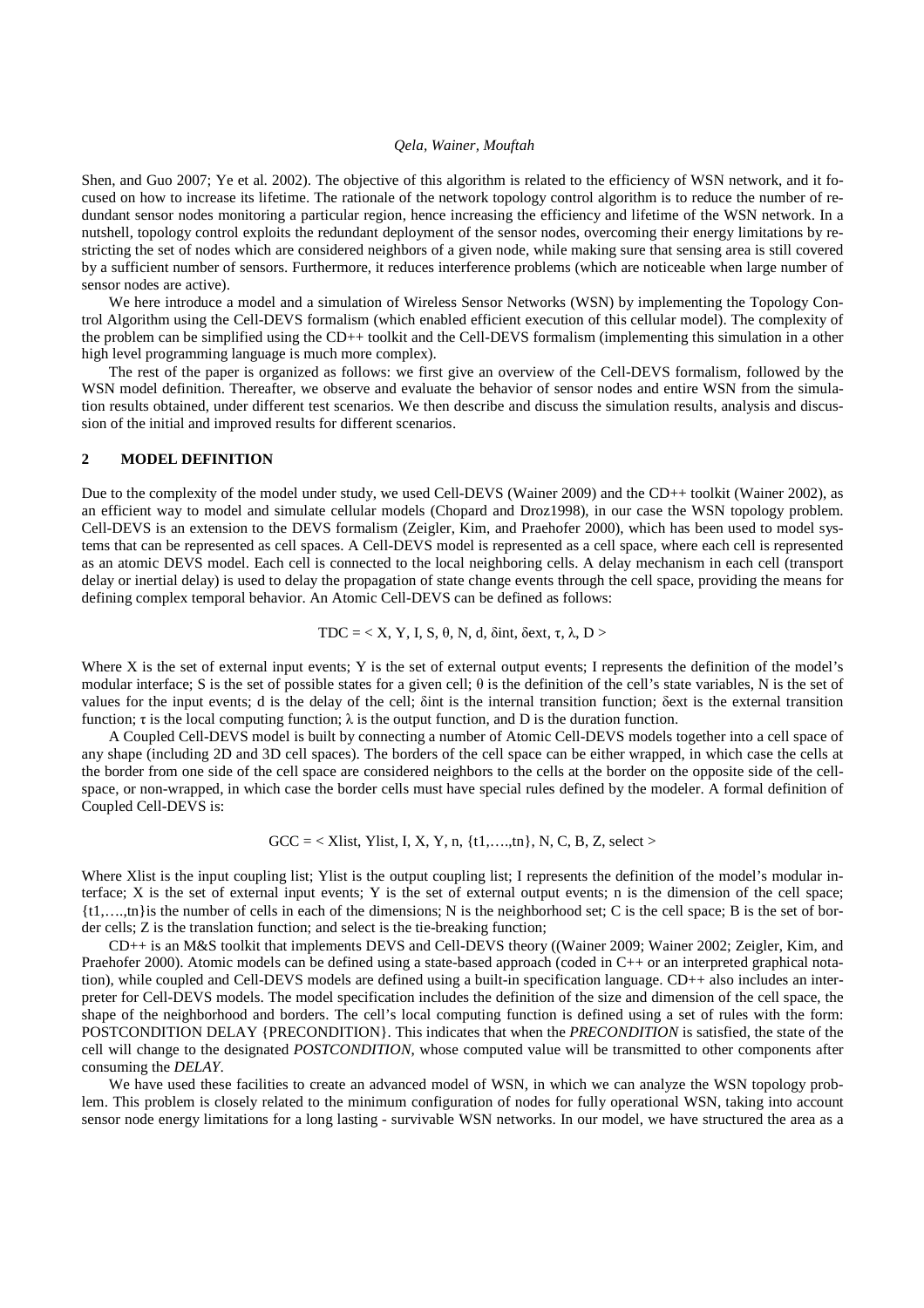two-dimensional cell space of size  $n \times n$ , where every cell represents one sensor node. The WSN considered is such as all the sensor nodes have same properties (homogeneous WSN) and flat (i.e. no hierarchy among nodes). Each node can have up to 8 neighbors and there are *3 possible states* for each cell (*active*, *stand-by,* and *inactive*). For this model, Moore's neighborhood is adopted (i.e., the origin cell and its 8 close neighbors). As a result, the Cell-DEVS simulation model, gives an insight into an elegant way of implementation the Topology Control Algorithm for a large WSN; in our particular case, addressing the issue of sensor node energy conservation to achieve a longer lifetime operation of the WSN.

During the *active mode* of operation, the node emulates an active sensor within the WSN (i.e. performs processing tasks, hence using energy which decreases with time). In the beginning of simulation, all the sensor nodes deployed, have the same amount of energy which decreases as time progresses while node is in active mode (maximum energy consumption) or in stand-by mode (minimum energy consumption). During the *stand-by mode*, sensor node is consuming a minimal amount of energy; it wakes up randomly in order to see if other close by nodes are already sensing/monitoring the predefined neighborhood area. If less than two sensor nodes within the neighborhood are *active*, the cell goes again into *stand-by* mode; otherwise it becomes *active*. After the entire energy of a cell is consumed, the cell becomes *inactive*; this process continues until all the sensor nodes' energy is consumed (i.e. all the cells are inactive).

The *n x n* cells in the cell space considered were organized in two planes reflecting a three dimensional space implemented to meet the basic constraints (of the defined WSN Topology problem) while exploring and capturing the main tasks of the problem considered. Each sensor node starts to operate with a fixed amount of energy. In this model the energy levels adopted based on (Cunha, Silva, and Loreiro 2005; Ye et al. 2002) are the following:

- WSN sensor energy (at the beginning of operation)  $= 0.8$  J
- The energy of an WSN sensor node in *active mode* decreases by 0.0165 J every time step (in our case every 1 sec)
- The energy of a WSN sensor node in *stand-by mode* decreases by 0.00006 J every time step (in our case every 1 sec)

The WSN sensor node possible states are:

#### **Plane 0:**

- **2** WSN sensor node is in *active mode* within the neighborhood (WSN sensor coverage area)
- **1** WSN sensor node is in *stand-by mode* within the neighborhood (WSN sensor coverage area)
- **0** WSN sensor node is *passive* (i.e. energy of a node is consumed)

#### **Plane 1:**

**0.8** - initial energy level of WSN sensor nodes

**-1** - WSN sensor node is *passive* (i.e. energy of a node is consumed)

Neighborhood = { (-1,-1,0) (-1,0,0), (-1,1,0), (0,-1,0), (0,0,0), (0,1,0)( 1,-1,0),(1,0,0),(1,1,0), (0,0,1), (0,0,-1) }

 Plane 0 contains the different deployed sensor nodes, and it is used to be observed throughout the simulation of the model. Plane 1 was used as "memory" for keeping track of the energy levels of active and stand-by nodes. The correct decrease of energy level and node behavior in the Plane 0 is interrelated to Plane 1 which contains the sensors energy information throughout the simulation.

The Plane 0 areas are organized as follows:

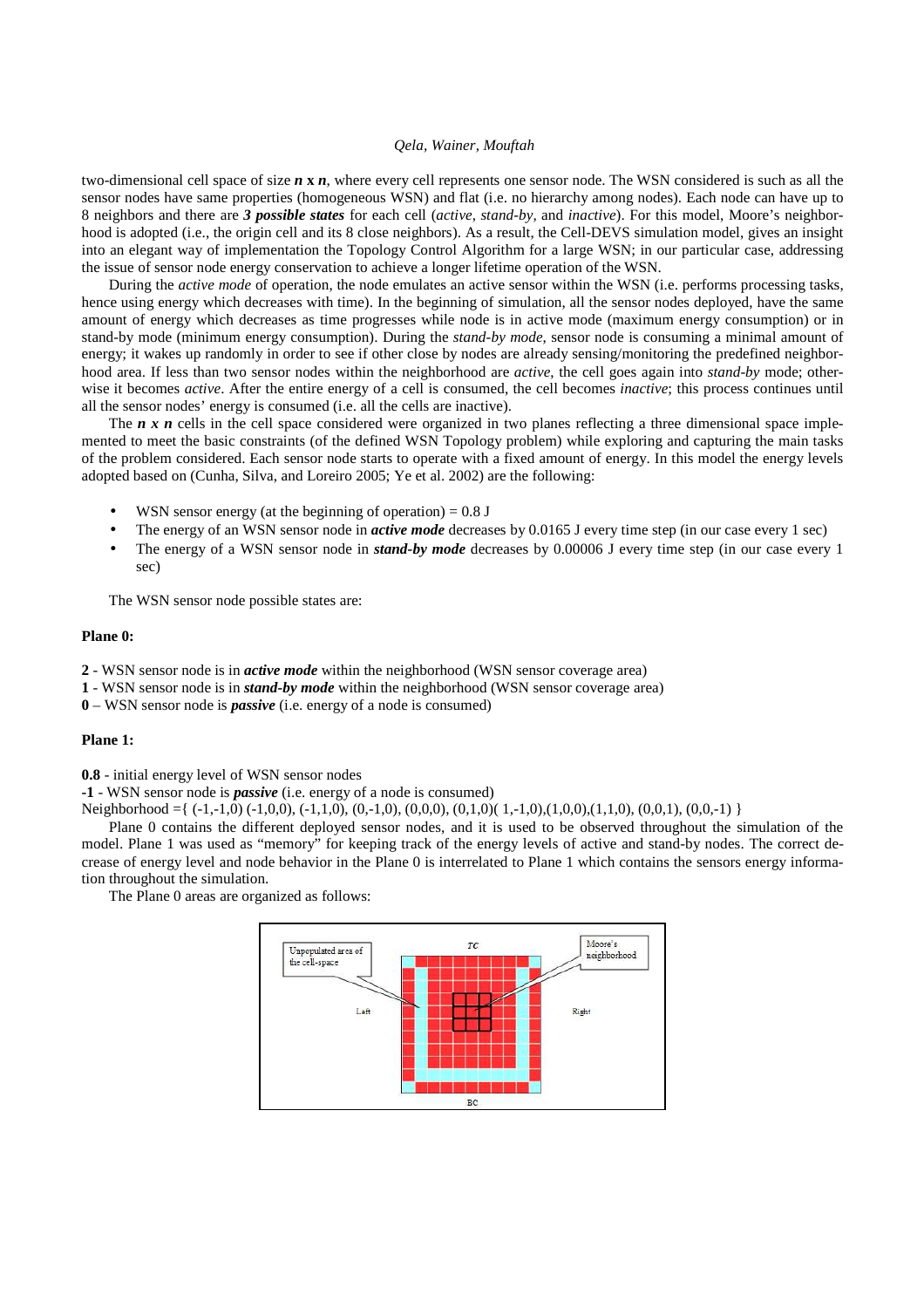# Fig.2 - Plane 0 organization (zones)

- TL Top left rule, sensor node in the top left corner, i.e. origin coordinate (0, 0)
- TC Top center rule, sensor node coordinates (0, 1) to (0, 9)
- BC Bottom center rule, sensor node coordinates (10, 1) to (10, 9)
- TR Top right rule, sensor node coordinate (0, 10)
- BL Bottom left rule, sensor node coordinate (10, 0)
- BR Bottom right rule, sensor node coordinate (10, 10)
- Right rule, sensor node coordinates (1, 10) to (9, 10)
- Left rule, sensor node coordinates (1, 0) to (9, 0)

The rest of a cell space is WSN rule, i.e. local transition rule of the model.

 The initial model was organized as shown in Fig.2. The partitioning of the cell space into 'zones' was done to experiment with the problem at hand (initially) by isolating the 'zones'. Hence, easing the task to be solved, by observing sensors' operations at different 'zones' (and their interaction) prior to optimizing the final solution.

When compared to the initial model, the improved model (refer to Fig.3) are the following:

- Entire cell-space can be populated with sensor nodes
- There are no limitations to functionality of the model (Plane 0 organization)
- Cell space is not divided into zones
- Enables more flexibility to the initial model (reduces significantly the code size)
- Randomness was implemented within the model (it enables us to represent more closely the real-world applications related to WSN)



Fig.3 - Plane 0 organization (improved model)

 In addition to the existing states present in the initial WSN model (described earlier), an additional state was implemented in Plane 0 of the improved WSN model:

**3** – WSN sensor node is typically in *stand-by mode*; however, nodes randomly become active if one or two nodes are active Within the neighborhood (Moore's neighborhood coverage area); node goes back to *stand-by mode* if the condition is true (i.e. one or two neighborhood sensors are active), otherwise it remains in the *active mode*.

### **2.1 WSN behavior definition**

In Plane 0, each Moore's neighborhood (consisting of 9 cells) typically is covered by one active cell (with the value of 2) and the rest of the stand-by cells have a value of 1, whilst the passive cells have a value of 0. At the initial stage all the WSN sensor nodes deployed within the WSN network area (represented by cell space) are active for several time steps until they configure themselves to active and stand-by mode nodes.

In Plane 1, for every time step, the energy of active cells is decreased; the amount of energy available  $x$ , for any active and stand-by mode cells before cell dies is  $0 \le x \le 0.8$ . Each cells energy level in Plane 1 serves as a reference (memory) of the Plane 0 active and stand-by mode cells (represented by value of 2 and 1 respectively). Plane 0 refers to Plane 1 by (0, 0, 1), while Plane 1 refers to Plane 0 by (0, 0,-1) neighborhood coordinate (refer to Fig.4). The neighboring cells which are in a stand-by mode are represented by the value of 1 within the cell, and are also decreased in negligible quantities during the stand-by mode; The active cells become passive after their energy is consumed and are replaced by the neighboring cells which are yet alive (cells currently in stand-by mode).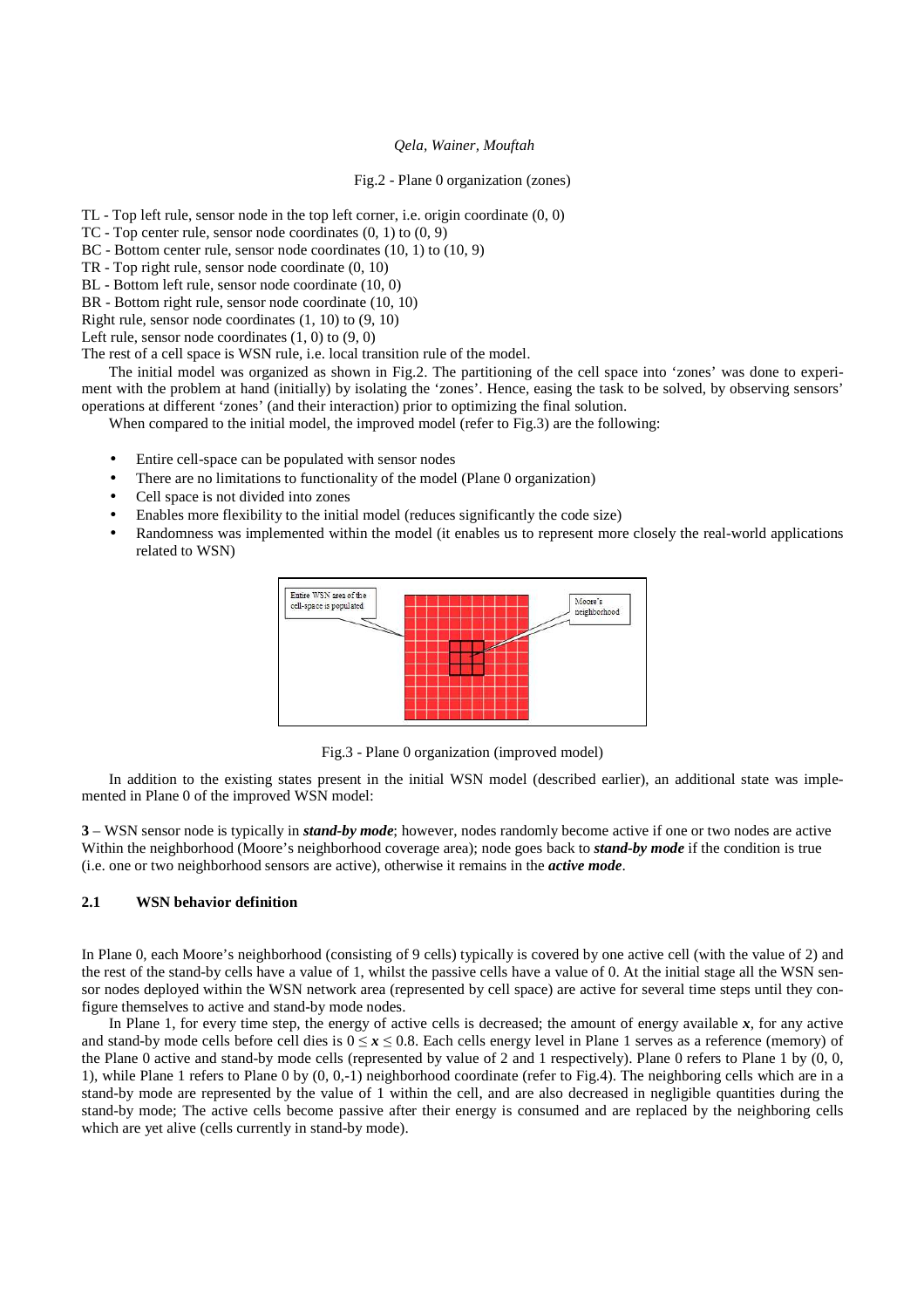*Qela, Wainer, Mouftah* 



Fig.4 - Cell space definition

 The neighboring cells which are in a stand-by mode are represented by the value of 1 within the cell, and are also decreased in negligible quantities during the stand-by mode; The active cells become passive after their energy is consumed and are replaced by the neighboring cells which are yet alive (cells currently in stand-by mode). The cell-space in Plane 0 defines sensor nodes, whilst in Plane 1 energy level corresponding to each node (refer to Fig.4).

 The algorithm steps through each neighborhood and decides on which nodes stays active and which is to be configured as a stand-by nodes; where each neighborhood of cells is checked for present active cells by comparing the present cell's value with the residual energy (which is check referenced in Plane 1) until they becomes passive (represented by value of 0 in the cell space); Afterwards, one of the stand-by neighboring cell is assigned to becomes active, and this process continues until all the cells become passive (i.e. the energy resources of all sensors is consumed). Plane 1 updates the energy levels of each cell during the simulation as per the specifications.

 The WSN simulation model provides closer approximation to the WSN topology algorithm by implementation of randomness within the WSN model; where randomness, redundancy and configuration of nodes play a significant role in reflecting the key factors in deployed networks, such as a network lifetime, coverage area and ratios of active and stand-by sensors at specific points in time. Randomness was implemented by adding another rule (refer to the rule 3 below ) to the model, where stand-by cells randomly become active if only one or two active neighbors are active. The actual results obtained with the improved model, more closely reflect the real-world scenarios and provide better insight into the WSN topology problem.

 The problem could be reduced and coded with less than 30 lines of code utilizing the CD++ toolkit and Cell-DEVS, as shown in the following figure

```
[WSN]
type : cell dim: (33, 33, 2) delay : transport
border : nowrapped 
neighbors: (-1,-1,0) (-1,0,0) (-1,1,0) (0,-1,0) (0,0,0) (0,1,0)neighbors : (1,-1,0) (1,0,0) (1,1,0) (0,0,1) (0,0,-1) 
localtransition : WSN-rule 
[WSN-rule] 
rule : { (0,0,0) - 0.0165 } 1000 {cellpos(2) = 1 and (0,0,-1) = 2 }<br>rule : { (0,0,0) - 0.00006 } 1000 {cellpos(2) = 1 and (0,0,-1) = 1 }
rule : { (0,0,0) - 0.00006 } 1000 {cellpos(2) = 1 and (0,0,-1) =1 } rule : { (0,0,0) - 0.0165 } 1000 {cellpos(2) = 1 and (0,0,-1) = 3rule : \{(0,0,0) - 0.0165\} 1000 \{cellpos(2) = 1 \text{ and } (0,0,-1) = 3\}rule : 3 1000 {cellpos(2)=0 and (0,0,1)>0 and 
(0,0,0)=1 and (\text{statecount}(2)=2 \text{ or statecount}(2)=1) and \text{randInt}(30)=11 ) }<br>rule : 2 1000 {cellpos(2)=0 and (0,0,0) !=0 and (0,0,0) !=3 and (0,0,1) > 0 and (0,-1,0)!=2
                                    and (0,0,0) !=0 and (0,0,0) !=3 and (0,0,1) > 0 and (0,-1,0)!=2
                and (1,-1,0)! = 2 and (1,0,0)! = 2 and (1,1,0)! = 2rule : 1 1000 {cellpos(2)=0 and (0,0,0) !=0 and (0,0,1)>0 and 
                   (0,-1,0)=2 or (1,-1,0)=2 or (1,0,0)=2 or (0,1,0)=2 or (1,1,0)=2 or
     (cellpos(2)=0 and (0,0,0)=3) or (-1,-1,0)=2 or (-1,0,0)=2 or (-1,1,0)=2)<br>: 0 1000 \{\text{cellpos}(2)=0 and ((0,0,0)=1 or (0,0,0)=2 or (0,0,0)=0) and (0,0,1) <= 0
rule : 0 1000 {cellpos(2)=0 and ((0,0,0)=1 or (0,0,0)=2 or (0,0,0)=0) and (0,0,1) <= 0 }
```
#### **3 SIMULATION RESULTS**

We executed numerous tests, and in this section we present some of the simulation results obtained and discuss their meaning. The Fig.5 shows the graphical representation of the sensor node states defined in the simulation model: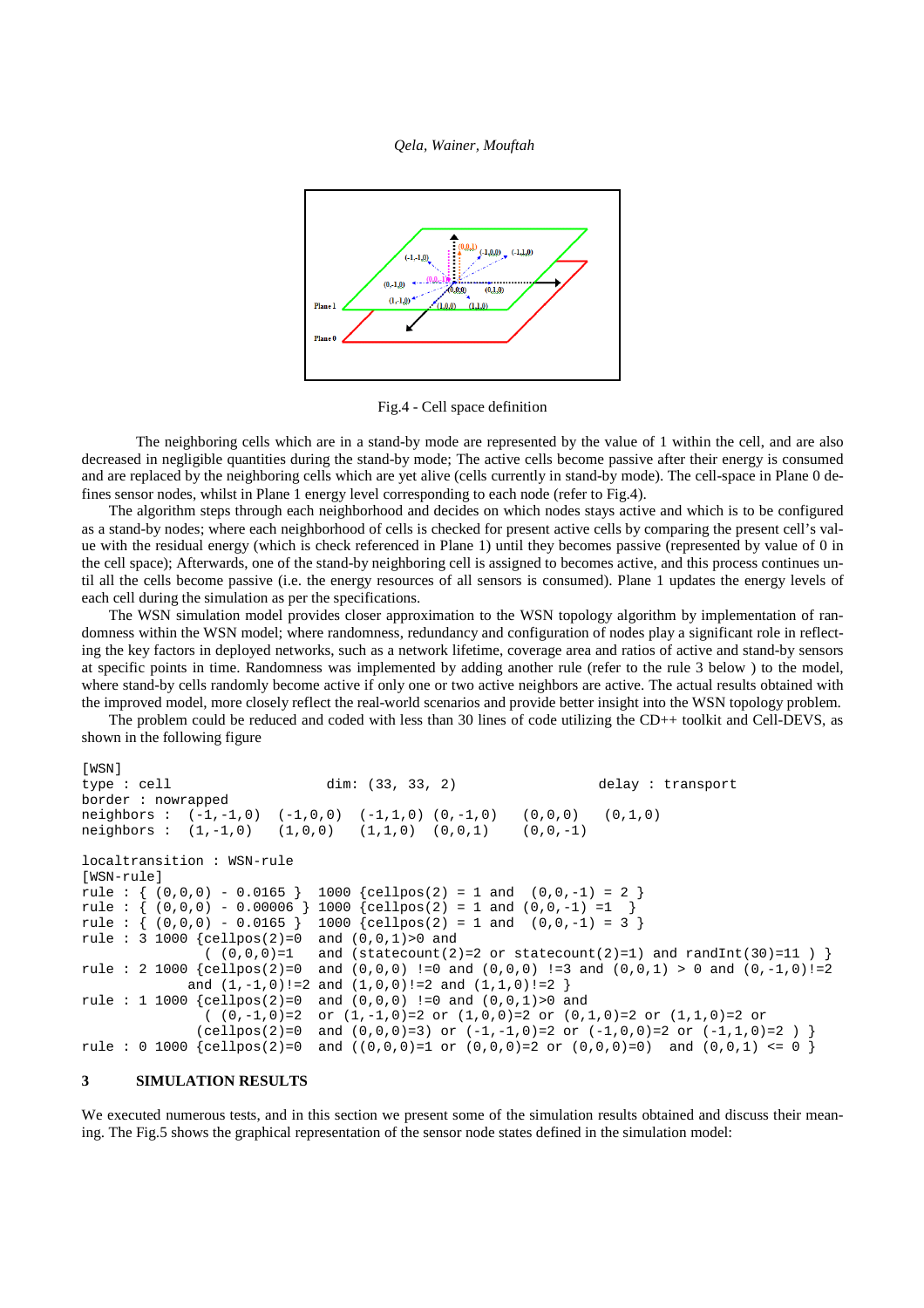

Fig. 5 - Possible sensor states of the initial WSN model

On the left side of the Fig.5 we have the Plane 0 configuration, where **2** - indicates that a sensor node is *active*, **1** – indicates that a sensor node is in *stand-by mode* and **0** - indicates that a sensor node is in *passive state* (i.e. energy of a node is consumed); while on the right side of the Fig.5 we have the Plane 1 configuration, where  $\mathbf{x}$  – is the energy level of WSN sensor nodes (green cells are the sensor nodes with enough energy, while blue color signifies that the sensor nodes are close to dying), **1** - WSN sensor node is *passive* (i.e. energy of a node is consumed)

 The first simulation results presented are shown in Fig.6 below. Based on the specification, we can see the sensor nodes active at the beginning of the simulation (red cells), while the light blue cells represent the unpopulated zones within the cell space.



Fig.6- Plane 0 (left, red) and Plane 1 (right, green) prior to execution

 The following Fig.7 shows the WSN network during the process of reconfiguration, where nodes are trying to form a structure and every neighbor is trying to set some sensors in active mode while others remain in stand-by. The Plane 1 stores the energy level of each sensor node, which can be monitored.



Fig.7 - Snapshot of simulations results after 6 time steps

 Fig.8 shows that the WSN sensors are reconfigured as per the specifications and each neighborhood is covered by typically one active node while others remain in stand-by mode (energy of each note is decreasing during each step based on the model specification).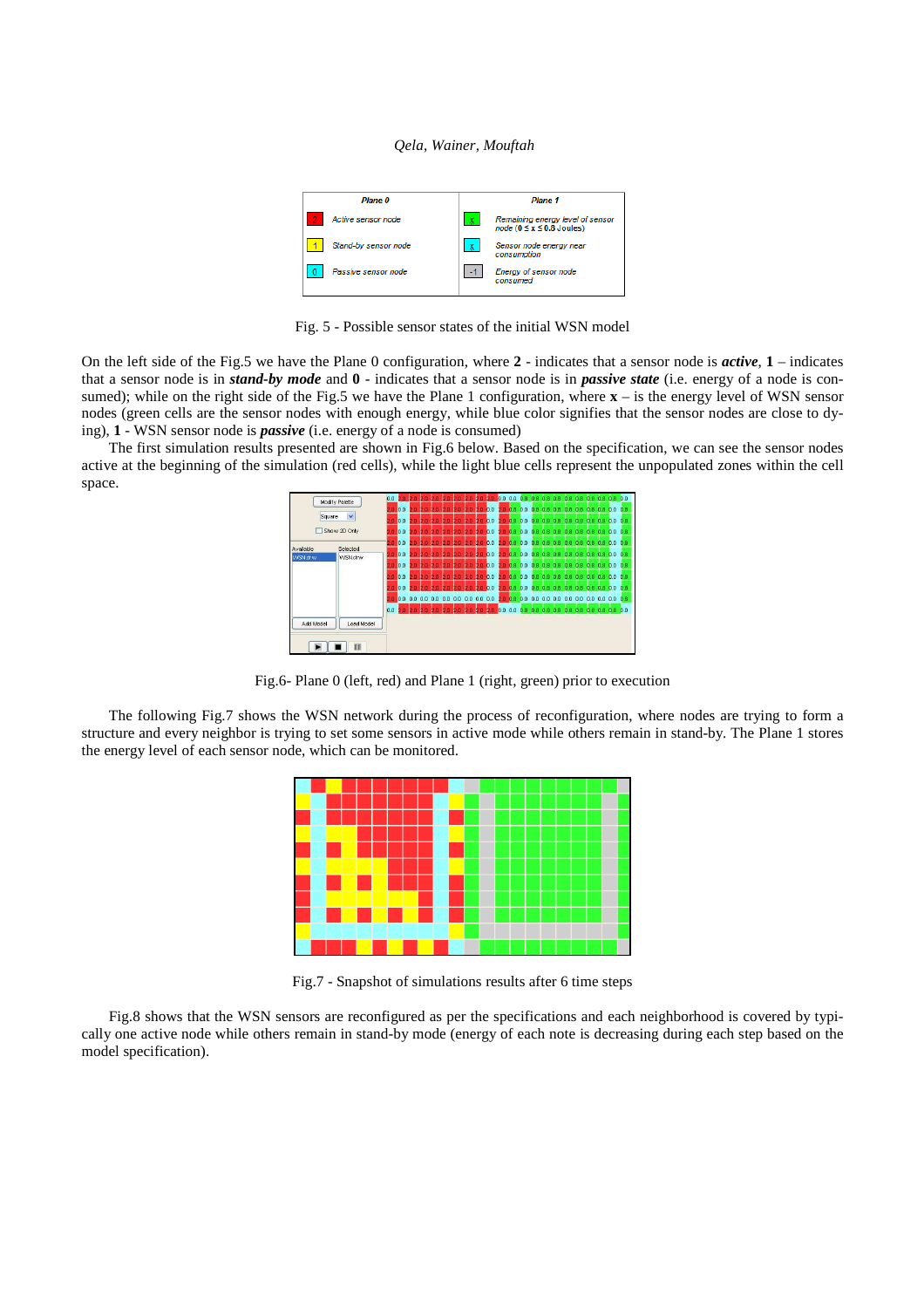



Fig.8 - Snapshot of simulations results after 15 time units

 Fig.9 shows that several active nodes (from previous step) are now passive (died cells - Plane 1 on the right, gray cells), while cells that were previously in stand-by mode are taking over by becoming active.



Fig.9 - Snapshot of simulations results after 62 time units

 In these simulations, all the sensor nodes become passive after 197 time steps. By comparing the end result of our simulation and the results obtained in (Cunha, Silva, and Loreiro 2005) in particular, the number of active sensors after 200 time units), it can be observed that after approximately 200 time steps all the active sensors become passive (as energy of all nodes is consumed). Hence, the simulation results obtained by our model very closely reflect the same behavior (i.e. after 197 time units the active sensors become passive). These results can be seen in Fig.10.



Fig.10 - Graphical representation of the Initial WSN simulation results using Cell-DEVS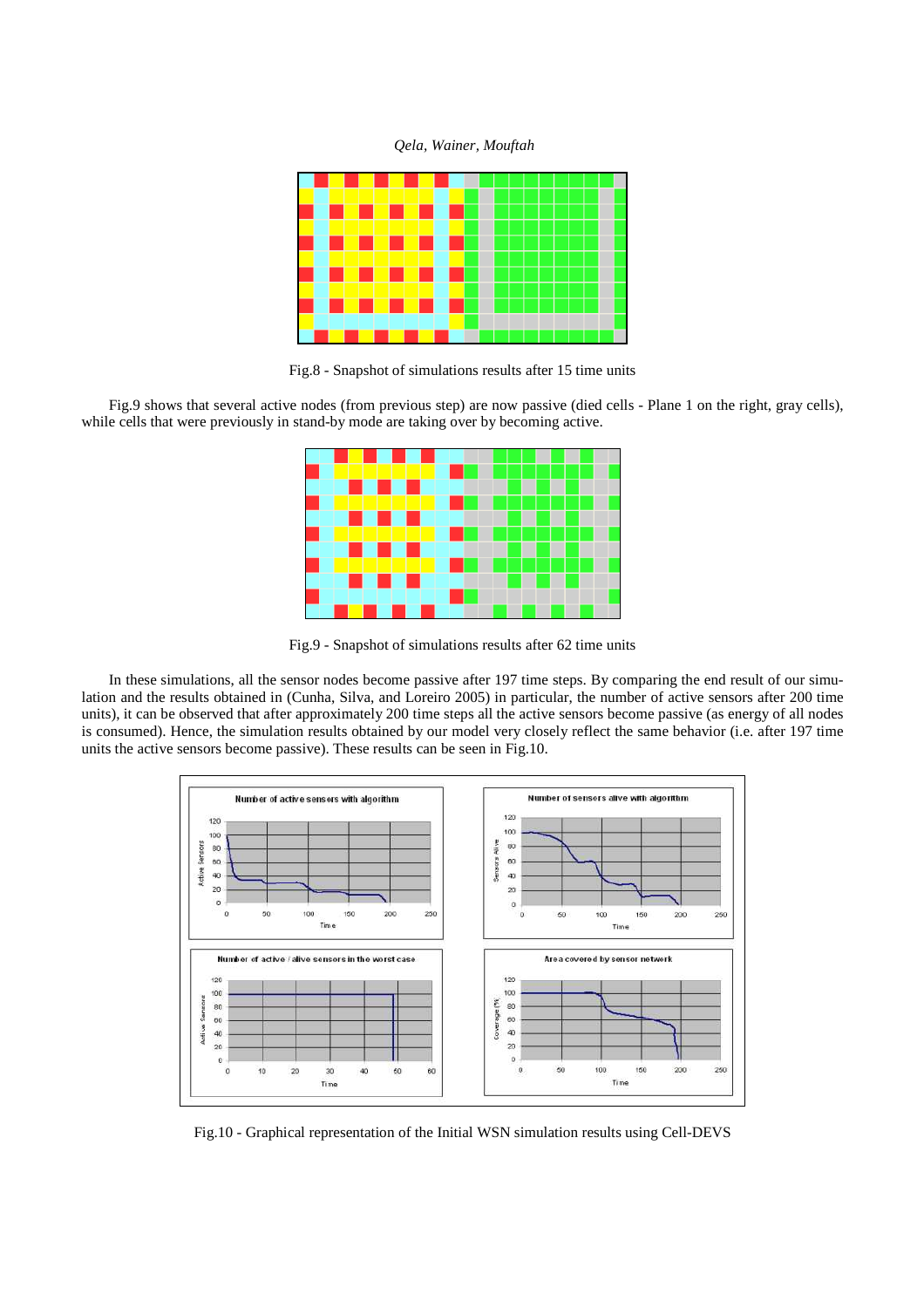From the Fig.10 it can be observed that in the worst case scenario (bottom left graph), when all nodes are active all the time, the sensor nodes die after 48.48 time units (where the energy of a node in each step is consumed by 0.0165 J and the initial level of sensors' energy is 0.8 J), while when using the Topology Control Algorithm, where selected sensor nodes within a Moore's neighborhood are alive (top left graph), the number of alive/active sensor nodes decreases gradually, extending the life of sensor nodes to 197 time units (top right graph) and the coverage area (bottom right graph).

 Our following results present an improved version of the WSN model, in which we use the following is the graphical representation of the sensor node states defined within the simulation model:



Fig.11 - Possible sensor states of the improved WSN model

With respect to the initial model (refer to Fig.5), in representing the sensor node states of the improved model, we have added an addition sensor state to indicate the randomly active sensor nodes, as depicted in Fig.11.

 This model provides closer approximation to the WSN topology algorithm by implementation of the randomness within the WSN deployed. The actual results obtained, more closely reflect the real-world scenarios and provide better insight into the WSN topology problem and how efficiently similar problems can be implemented utilizing Cell-DEVS and CD++ toolkit. The improved model is quite easy to modify in order to simulate different sizes of WSN networks. In this case, it requires to change only the values *n* and *m* (i.e., one line of specification, *dim : (n, m, 2)* where *n* is the number of columns and *m* is the number of rows in the model and provide the desired initial energy levels for the sensor nodes). The example below (refer to Fig.12) represent the simulation model for WSN33, where the cell space is constituted by 33 rows and 33 column, and the total number of cells (sensor nodes) is 1089.



Fig.12 - Snapshot of Plane 0 (left, red) and Plane 1 (right, green) prior to execution

 The following figure shows the 33 x 33 WSN network during the process of reconfiguration, where nodes are trying to form a structure and every neighbor is trying to set some sensors in active while others remain in stand-by mode. Some of the stand-by nodes are randomly awaken (in Fig.13 left, the cells in blue in Plane 0). In case that only one or two sensor nodes are active, stand-by nodes randomly become active and return to stand-by mode only if one or two more sensor nodes are currently active within the neighborhood. On the Plane 1 data (refer to Fig.13 right), we can see the energy level of each sensor node up to this time step (see in green, indicating that the energy levels x of sensor nodes are:  $x > 0.05J$ ).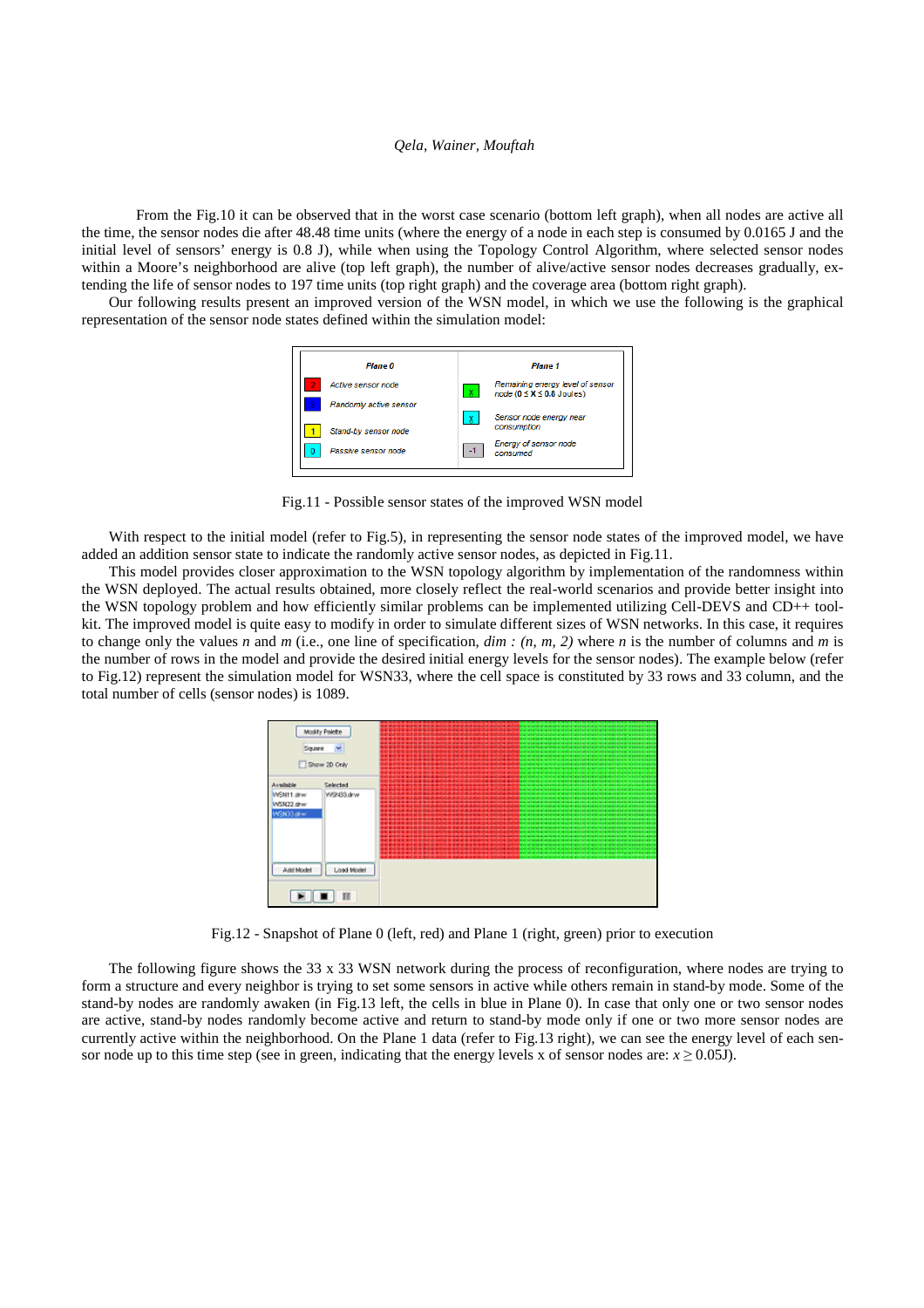



Fig.13 - Snapshot of simulations results after 40 time units

 Studying the simulation results of this Cell-DEVS model (presented in Fig. 14 and Fig 15), we can be see that the coverage area by sensors is reduced after 134 time steps, when more and more nodes become passive (as their energy is consumed). As time progresses, there is a smaller area of the WSN cell-space covered. Finally, after 193 time units, the WSN cell-space becomes passive. Similar, results were obtained when WSN22 and WSN11 were simulated.

| .<br>.<br>.                  |   |
|------------------------------|---|
| .<br>.                       | . |
| -----------------------<br>. |   |
| .<br>.                       |   |
| .<br>.                       |   |

Fig.14 - Snapshot of simulations results after 134 time units



Fig.15 - Snapshot of simulations results after 164 time units

 Fig.16 below shows the number of active sensors versus time within the WSN network; evaluated for WSN deployment scenarios within two dimensional cell-spaces, using Cell-DEVS:

- a) WSN11 representing *11x11* cell-space, with 121 sensor nodes
- b) WSN22 representing *22x22* cell-space, with 484 sensor nodes
- c) WSN33 representing *33x33* cell-space, with 1089 sensor nodes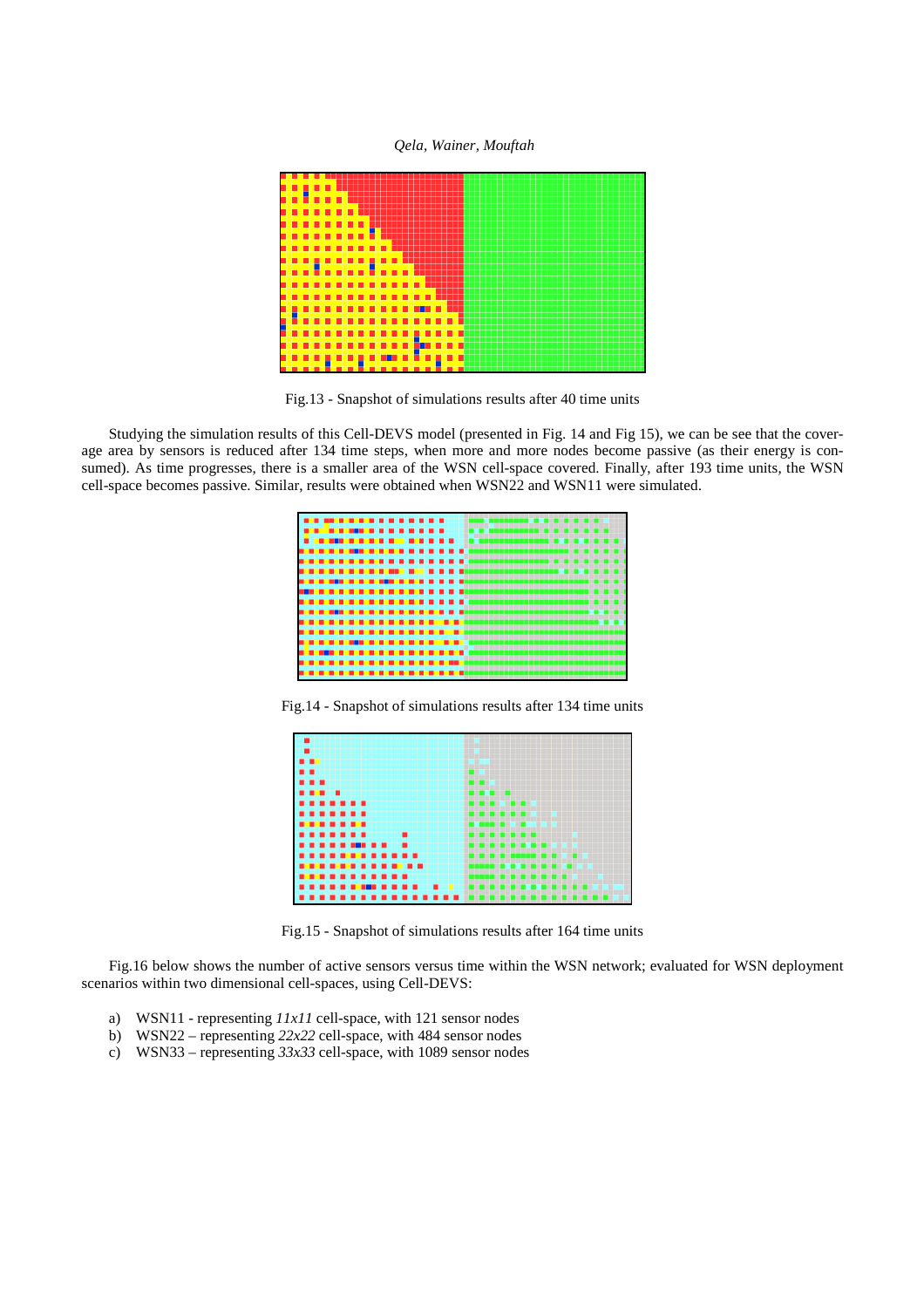*Qela, Wainer, Mouftah* 



Fig.16 - Number of active sensors with the algorithm using Cell-DEVS

 As we can see, the number of active sensors decreases after the configuration of sensor nodes, following the deployment, after which, redundancy is reduced by having only one active node within the Moore's neighborhood (while other nodes are in stand-by). In addition, within each Moore's neighborhood, the stand-by nodes become active randomly and remain active if no sensor is active or return to stand-by mode if any sensor node is still active. The results obtained provide clear indication that network lifetime is increase approximately by 4, which was shown also in (Cunha, Silva, and Loreiro 2005).



Fig.17 - Number of stand-by sensors with the algorithm using Cell-DEVS

 On Fig.17, it can be observed that the number of stand-by sensors increases while the WSN cell-space is being configured, and starts to decrease as the active sensors' energy is consumed (refer to Fig.16) hence stand-by sensors become active. Similarly, in Fig.18 we can be observe that the number of sensors alive is at it maximum when the simulation starts (i.e. all the WSN sensor nodes are active) and starts slowly decreasing as the time progresses.



Fig.18 - Number of sensors alive with the algorithm using Cell-DEVS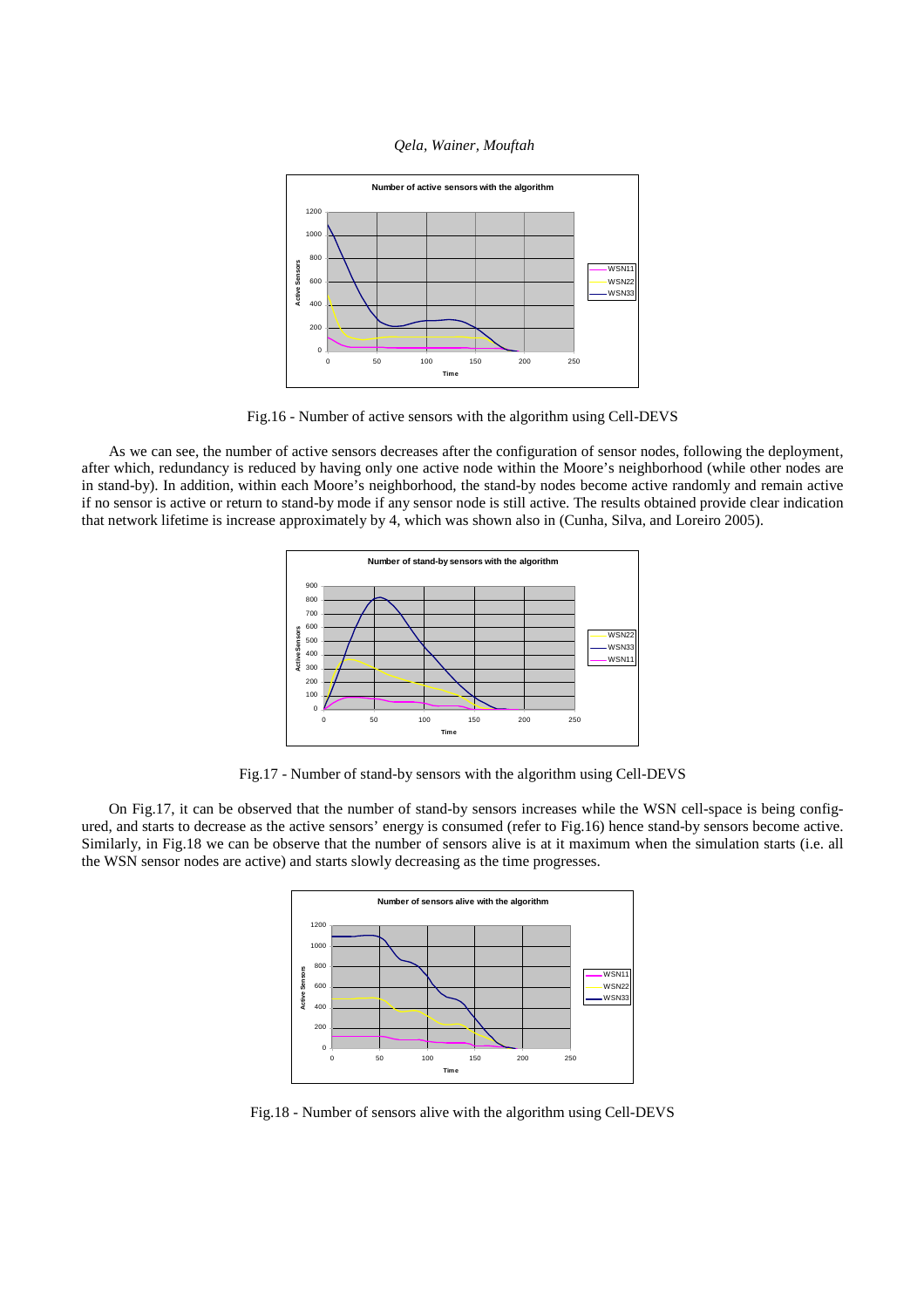An important aspect considered in WSN networks is the coverage area, which is closely related to the active sensors within the cell-space. When the redundancy of sensor nodes within the WSN is controlled, the network lifetime is prolonged; hence wider coverage area is maintained for a longer time, as shown by the simulation results in Fig.19.



Fig.19 - Sensor network coverage area (%) using Cell-DEVS

 Finally, in Fig.20 we can see the number of active sensors in the worst case scenario when WSN sensor nodes are active the entire time until the energy of sensors is consumed just before time 50; the network lifetime is approximately 4 time less in comparison to the implementation of WSN topology control algorithm using Cell-DEVS (refer to Fig.16, Fig.18 and Fig.19).



Fig.20 - Number of active sensors with the algorithm

### **4 CONCLUSIONS**

The objective of this paper was to simulate a large Wireless Sensor Network (WSN) using Cell-DEVS, by implementing the Topology Control Algorithm as presented in. By observing and evaluating the behavior of WSN simulation model, under different test scenarios, it was proven the effectiveness of Cell-DEVS and the CD++ toolkit, as an elegant approach to model, simulate and analyze, in this case the WSN topology problem.

 The initial WSN model was further enhanced in order to provide closer approximation to the WSN topology algorithm by implementation of the randomness within the WSN deployed. In addition, modification and simplification of model was done, where cell-space is not divided into zones; allowing more flexibility to model any possible WSN cell-space configuration (entire or partial cell-space populated with sensor node).

 The actual results obtained with the improved model, more closely reflect the real-world scenarios and provide a better insight into the WSN topology problem, in particular. As it was observed in section 3, the complexity of the problem can be simplified and coded with less than 30 lines of code, utilizing CD++ toolkit and Cell-DEVS approach; whilst similar problem if implemented in C/C++ (or any other high level programming language) could possibly take up to several hundreds or perhaps thousands of lines of code (based on the implementation approach taken). Thus, proving how efficiently complex problems of similar nature can be implemented simulated and analyzed utilizing CD++ toolkit and Cell-DEVS approach.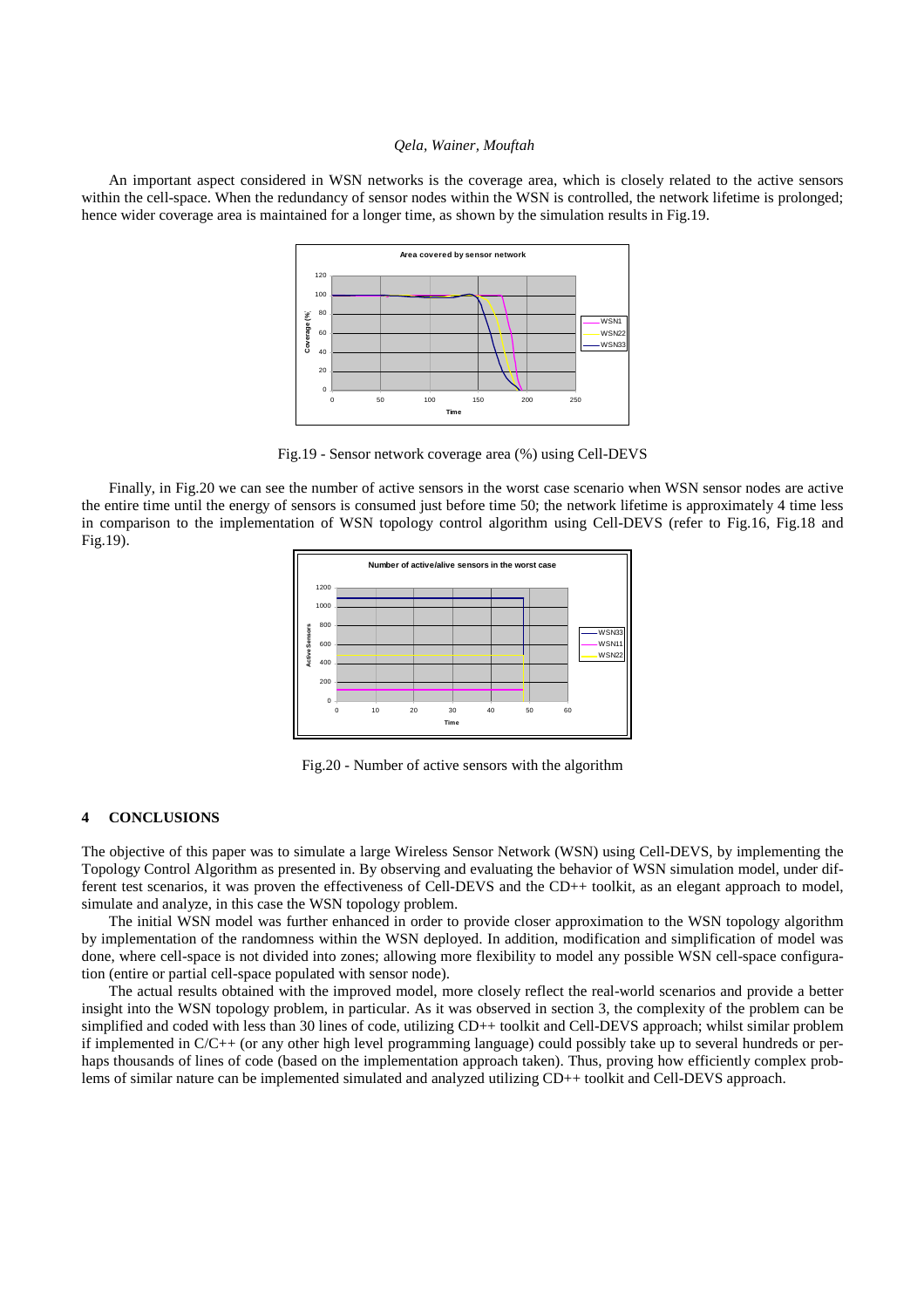## **ACKNOWLEDGMENTS**

We would like to thank Energate team for their support during the preparation of this manuscript.

# **REFERENCES**

Chopard, B. Droz, M. 1998. Cellular Automata Modeling of Physical Systems. *Cambridge Univ. Press.* New York, USA.

Cunha, R., A. Silva, and Loreiro, A. 2005. Simulating Large Wireless Sensor Networks Using Cellular Automata. *Proceeding of the 38th Annual Simulation* Symposium *ANSS'05*. IEEE Computer Society 2005, San Diego, CA, USA.

- Healy, M. T.Newe, and E.Lewis. 2008. Wireless Sensor Node Hardware: A Review. *IEEE Sensors 2008 Conference*, Lecce, Italy.
- Shen, Y, and B. Guo. 2007. Dynamic Power Management (DPM) based on Wavelet Neural Networks in Wireless Sensor Networks. *IFIP International Conference on Network and Parallel Computing*. Liaoning, China.

Wainer, G. 2009. Discrete-Event Modeling and Simulation: a practitioner's approach. CRC Press.

Wainer, G. 2002. CD++: a Toolkit to Define Discrete Event Models. *Software, Practice and Experience.* Wiley*.* Vol. 32, No.  $3:121-136$ 

- Ye, F. G. Zhong, S.Lu, and L.Zhang. 2002. Energy Efficient Robust Sensing Coverage in Large Sensor Networks*.* Technical Report, UCLA Computer Science Department, CA, USA.
- Zeigler, B. T. Kim, and H. Praehofer. 2000. *Theory of Modeling and Simulation: Integrating Discrete Event and Continuous Complex Dynamic Systems.* Academic Press.

**BLERIM QELA** (B.Eng., Electrical, M.Sc. Sys. Sci., P.Eng, received the B.Eng, Electrical Engineering in 2001. He has over 9 years of Engineering design experience. He worked as an Electronics Design Engineer for Tyco Electronics Ltd from 2001 to 2007, during which time he received a master's degree in Systems Science at the University of Ottawa (Jan. 2004 – July 2005). From 2007 to present, he works as an R& D Engineer for Energate Inc., and is also a graduate student of Electrical Engineering at the School of Information Technology and Engineering, University of Ottawa. His research interests are in WSN applications and Intelligent Systems.

Email: bqela@site.uottawa.ca

**GABRIEL WAINER,** SMSCS, SMIEEE, received the M.Sc. (1993) and Ph.D. degrees (1998, with highest honors) of the University of Buenos Aires, Argentina, and Université d'Aix-Marseille III, France. In July 2000, he joined the Department of Systems and Computer Engineering, Carleton University (Ottawa, ON, Canada), where he is now an Associate Professor. He has held positions at the Computer Science Department of the University of Buenos Aires, and visiting positions in numerous places, including the University of Arizona, LSIS (CNRS), University of Nice and INRIA Sophia-Antipolis (France). He is author of three books and over 190 research articles, edited four other books, and helped organizing over 90 conferences. He was PI of different research projects and recipient of various awards (NSERC, Precarn, Usenix, CFI, CONICET, ANPCYT, CANARIE, IBM Eclipse Innovation, SCS and others). He is the Special Issues Editor of the Transactions of the SCS, and Associate Editor of the International Journal of Simulation and Process Modeling. He was a member of the Board of Directors of the SCS, and a chair of the DEVS standardization study group (SISO). He is Director of the Ottawa Center of The McLeod Institute of Simulation Sciences and chair of the Ottawa M&SNet, and one of the investigators in Carleton University Centre for advanced Simulation and Visualization (V-Sim). His current research interests are related with modelling methodologies and tools, parallel/distributed simulation and real-time systems.

Email:gwainer@sce.carleton.ca; Website: www.sce.carleton.faculty/wainer/index.html

**HUSSEIN MOUFTAH** (PhD, FRSC, FCAE, FIEEE,FEIC) is a Canada Research Chair and Distinguished University Professor at the School of Information Technology and Engineering, University of Ottawa (Ottawa, ON, Canada) He has held positions in the Department of Electrical and Computer Engineering at Queen's University, BNR and Nortel Networks. Dr. Mouftah has published over 850 technical papers, 6 books and 30 book chapters. Dr. Mouftah has served the Institute of Electrical and Electronic Engineering (IEEE) Communications Society as Editor-in-Chief of the Communications Magazine (1995-97), Director of Magazines (1998-99), Chair of the Awards Committee (2002-03), Director of Education (2006-07), and Member of the Board of Governors (1997-99 and 2006-07). Also, he is the founding Chair of two of IEEE Communications Society's Technical Committees (TCs): Optical Networking TC (2002-04) and Ad Hoc and Sensor Networks TC (2005- 07). He has been a Distinguished Speaker of the IEEE Communications Society (2000-07). Dr. Mouftah is the recipient of the 1989 Engineering Medal for Research and Development from the Association of Professional Engineers of Ontario and of the 2002 Ontario Distinguished Researcher Award of the Ontario Innovation Trust. He has also received 8 Out-